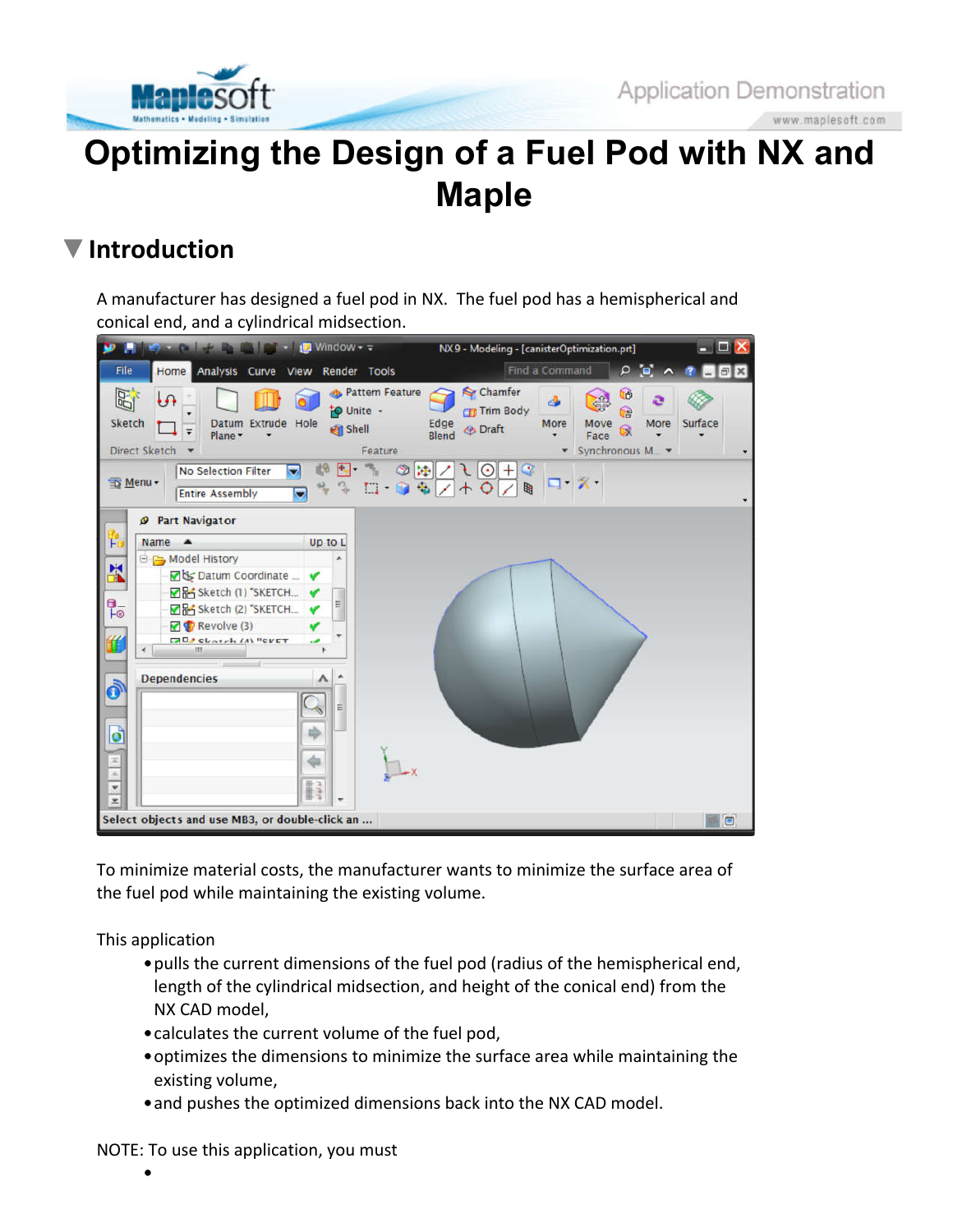- have a supported version of NX installed,
- load canisterOptimization.prt in NX (this is the CAD model of the fuel pod),
- ensure the NX-Maple link is working correctly (see NX for details).
- **>** restart : with (Optimization) : with (CAD:-NX) :

### **Read existing design parameters in Maple**

- **>** pars:= GetParameterNames
- > heightConeCurr == GetParameterValue ("heightCone") · GetParameterUnits ("heightCone" *heightConeCurr* := 50.00 mm
- > lenCentralCurr == GetParameterValue ("lenCentral" ) · GetParameterUnits ("lenCentral" *lenCentralCurr* := 60.00 mm
- > radSphereCurr == GetParameterValue ("radSphere") · GetParameterUnits ("radSphere" *radSphereCurr* := 15.00 mm

## **Define expressions to calculate the volume and surface area of the cannister**



## **Design Optimization**

Minimize the surface area while maintaining the volume

> optValues := Minimize | surfaceCanister ( heightConeNew, lenCentralNew, radSphereNew ), volCanister ( heightConeNew, lenCentralNew, radSphereNew ) =  $\frac{\text{vol}}{\text{vol}}$  $\frac{1}{\text{mm}^3}$ , assume = nonnegative *optValues* := 7660.22, *heightConeNew* = 21.46, *lenCentralNew* = 10.73,*radSphereNew* = 23.99

#### **Export new design parameters into NX**

- > assign<sub>(</sub>optValues<sub>2</sub>):
- **>** SetParameterValue "heightCone", heightConeNew :